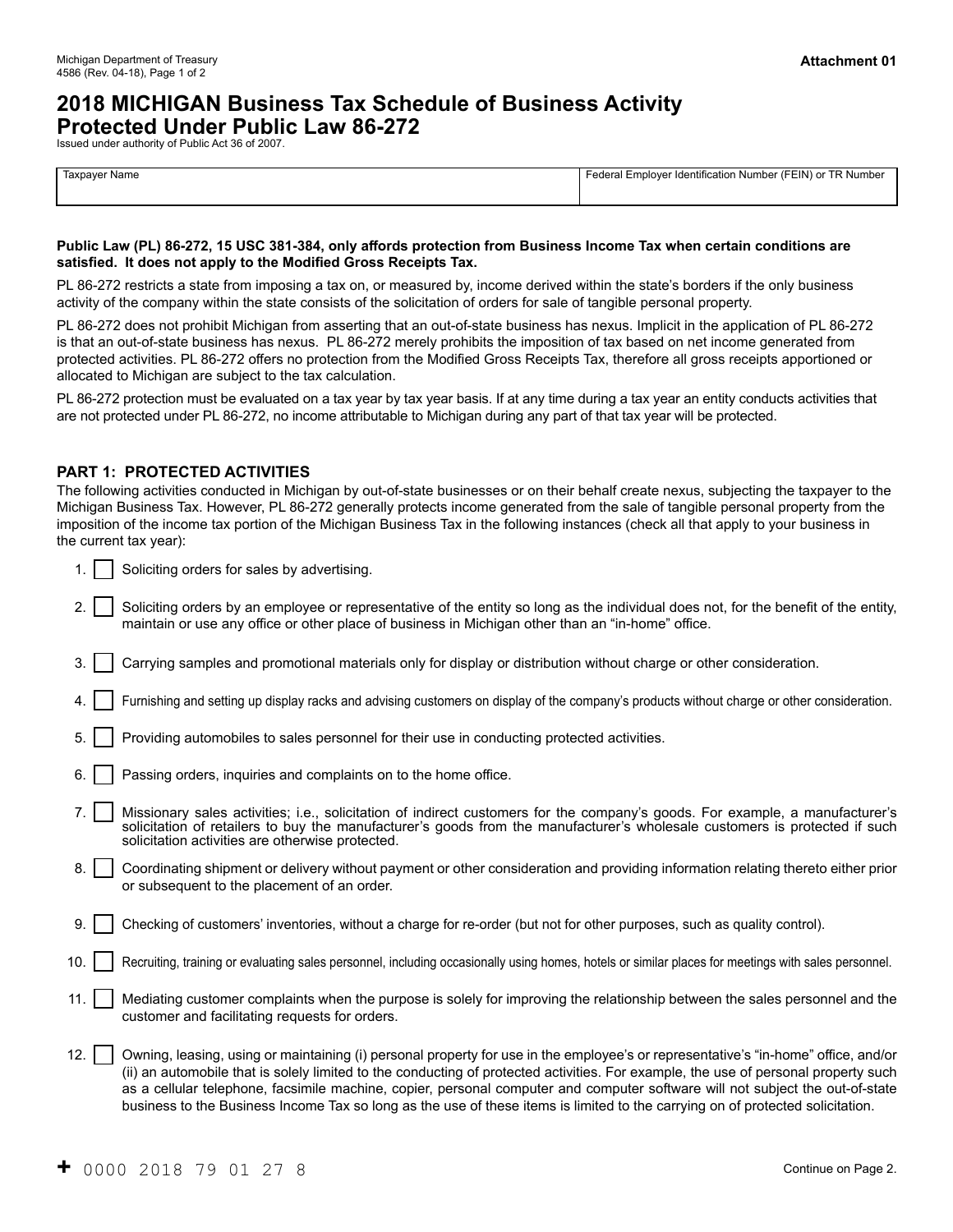#### **PART 2: GENERAL INFORMATION**

Check all items that apply to your business.

| 13.  | Had a resident or nonresident employee working in Michigan during the tax year.                                                                                                                      |                                                                                                 |                                                                                                                                                                                                                                                                        |  |
|------|------------------------------------------------------------------------------------------------------------------------------------------------------------------------------------------------------|-------------------------------------------------------------------------------------------------|------------------------------------------------------------------------------------------------------------------------------------------------------------------------------------------------------------------------------------------------------------------------|--|
| 14.  | Had a resident or nonresident representative working in Michigan during the tax year.                                                                                                                |                                                                                                 |                                                                                                                                                                                                                                                                        |  |
| 15.  |                                                                                                                                                                                                      |                                                                                                 | Had a resident or nonresident independent contractor working in Michigan during the tax year. (Note: Sales activities by an independent<br>contractor are provided additional protection under PL 86-272 not afforded to an employee or representative of a business.) |  |
| 16.  | Previously filed Michigan tax returns for Sales, Use and Withholding Tax, Michigan Business Tax, or Single Business Tax. If<br>checked, complete information below for the most recent return filed: |                                                                                                 |                                                                                                                                                                                                                                                                        |  |
|      | Tax Type                                                                                                                                                                                             | Tax Year                                                                                        |                                                                                                                                                                                                                                                                        |  |
| 17.1 |                                                                                                                                                                                                      | Had a regional office in Michigan during the tax year. If checked, enter office location below. |                                                                                                                                                                                                                                                                        |  |

### **PART 3: CERTIFICATION OF BUSINESS ACTIVITY PROTECTION UNDER PL 86-272**

18. By checking this box, I certify that I have reviewed the items listed above and that, to the best of my knowledge, the business activity of my business is protected under Public Law 86-272. I understand that further review of my business activity within Michigan by the Michigan Department of Treasury may result in a determination that my business is not protected under Public Law 86-272. I have reviewed the list of Unprotected Activities in the instructions and certify that the business does not conduct Unprotected Activities.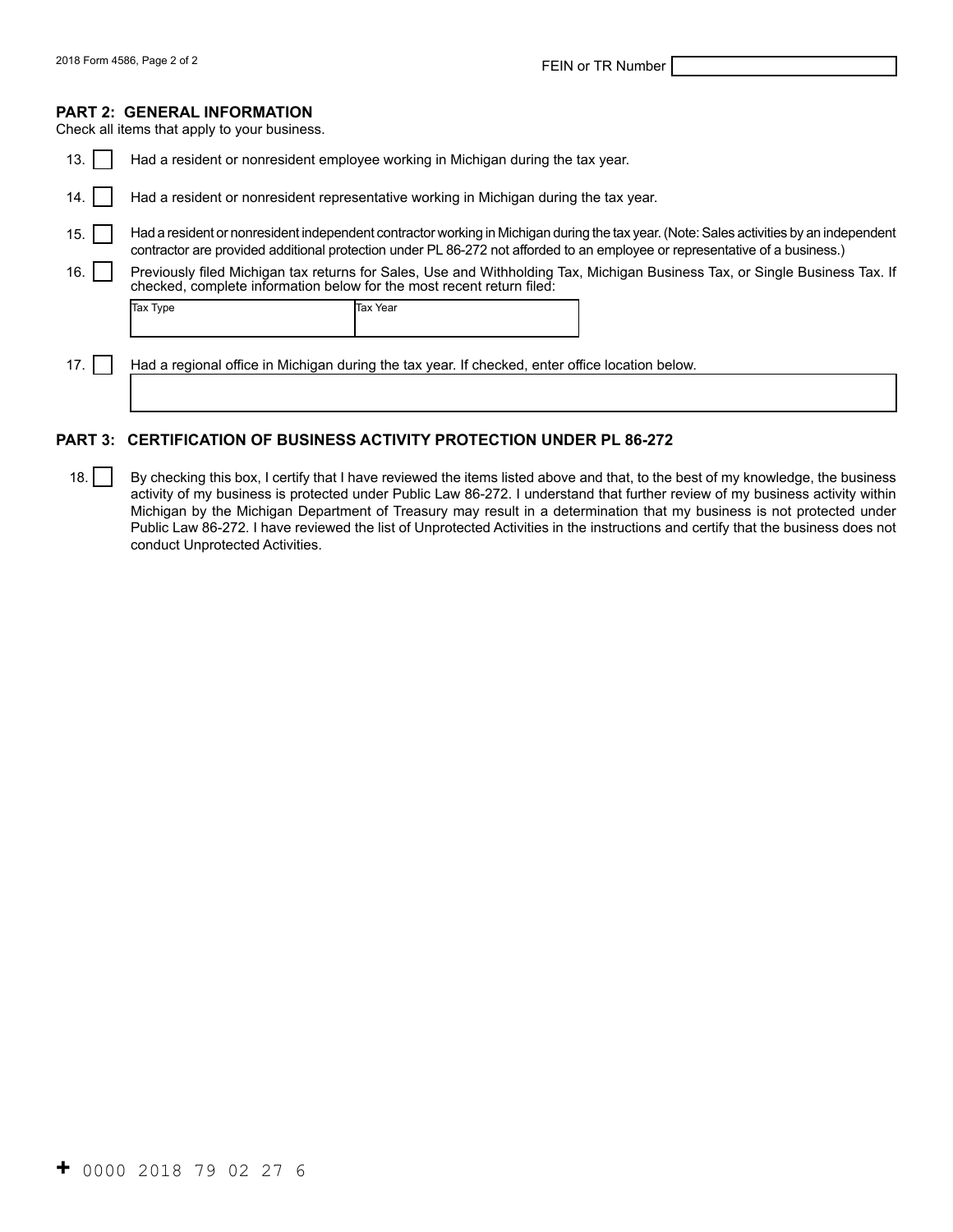# **Instructions for Form 4586, Michigan Business Tax (MBT) Schedule of Business Activity Protected Under Public Law 86-272**

#### **Purpose**

Generally, Public Law (PL) 86-272, 15 USC 381-384, restricts a state from imposing a net income tax on income derived within its borders from interstate commerce if the only business activity of the company within the state consists of the solicitation of orders for sales of tangible personal property, which orders are to be sent outside the state for acceptance or rejection, and, if accepted, are filled by shipment or delivery from a point outside the state. The term *net income tax* includes the business income tax component of the MBT, but does not include the modified gross receipts portion of the MBT. In other words, even if a taxpayer has nexus with Michigan, that taxpayer may be protected from the imposition of the business income tax under PL 86-272, but still be subject to the Modified Gross Receipts Tax.

The purpose of this form is to provide data that helps the taxpayer and the Department of Treasury determine whether this restriction on state taxing power applies in this case.

### **General Information**

 nexus. PL 86-272 merely prohibits the imposition of tax based PL 86-272 does not prohibit Michigan from asserting that an out-of-state business has nexus. Rather, implicit in the application of PL 86-272 is that an out-of-state business has on net income generated from protected activities. As the Modified Gross Receipts Tax is not a tax on or measured by income, PL 86-272 offers no protection from this tax and all gross receipts are subject to the tax calculation. Nexus is a different concept than protection from taxation afforded by PL 86-272. As stated above, implicit in the application of PL 86- 272 is that an out-of-state business has nexus but the activity is not subject to taxation because it is protected.

**NOTE:** MBT has the same nexus standard for both the Business Income Tax and Gross Receipts Tax. Substantial nexus is established by either a physical presence in Michigan for more than one day OR the taxpayer actively solicits and has gross receipts of \$350,000 or more sourced to Michigan.

Only the solicitation to sell tangible personal property is afforded immunity under PL 86-272. Therefore, the leasing, renting, licensing, or other disposition of tangible personal property, or transactions involving intangibles, such as franchises, patents, copyrights, trade marks, service marks, etc., or any other type of property are not protected activities under PL 86-272.

If an entity has employees in Michigan, this fact alone does not preclude PL 86-272 protection. Employees, representatives, or independent contractors that are merely soliciting sales would not preclude PL 86-272 protection. In fact employees may have a home office, personal property such as fax machines, computers, and automobiles in Michigan. If this personal property is only used to solicit sales or transfer information out-of-state for approval, then the activities are protected.

Under PL 86-272, the activity must be limited solely to solicitation (except for de minimis activities, those that establish only a trivial connection with the taxing state, and those activities conducted by independent contractors) to be a protected activity. Solicitation is limited to speech or conduct that explicitly or implicitly invites an order; and activities that neither explicitly nor implicitly invite an order, but are entirely ancillary to requests for an order.

*Ancillary activities* are those activities that serve no independent business function for the seller apart from their connection to the solicitation of orders. Activities that seek to promote sales are not ancillary, because PL 86-272 does not protect activity that facilitates increased sales; it only protects ancillary activities that facilitate the request for an order.

Also, PL 86-272 provides protection to certain in-state activities if conducted by an independent contractor that would not be afforded if performed by the entity or its employees or other representatives. Independent contractors may engage in the following limited activities in Michigan without the entity's loss of immunity:

- Soliciting sales.
- Making sales.
- Maintaining an office.

However, maintenance of a stock of goods in Michigan by the independent contractor under consignment or any other type of arrangement with the entity, except for purposes of display and solicitation, removes the protection.

Sales representatives who represent a single principal are not considered to be independent contractors and are subject to the same limitations as those provided under PL 86-272.

#### **Unprotected Activities**

Entities are not protected under PL 86-272 if incorporated in the State of Michigan or, if individual, domiciled in, or a resident of, Michigan. Nor are entities protected if they solicit sales of services or property, other than tangible personal property, in Michigan. PL 86-272 protection must be evaluated on a tax year by tax year basis.

**NOTE:** PL 86-272 protection must be evaluated on a tax year by tax year basis. If at any time during a tax year an entity conducts activities that are not protected under PL 86-272, no income attributable to Michigan during any part of that tax year will be protected.

Examine the following list of unprotected activities. Any of the following activities conducted in Michigan by an out-of-state taxpayer or on its behalf are not protected under PL 86-272:

• Making repairs or providing maintenance or service to the property sold or to be sold.

• Collecting current or delinquent accounts through assignment or otherwise.

- Investigating credit worthiness.
- Installing or supervising installation.

• Conducting training courses, seminars or lectures for personnel other than personnel involved only in solicitation.